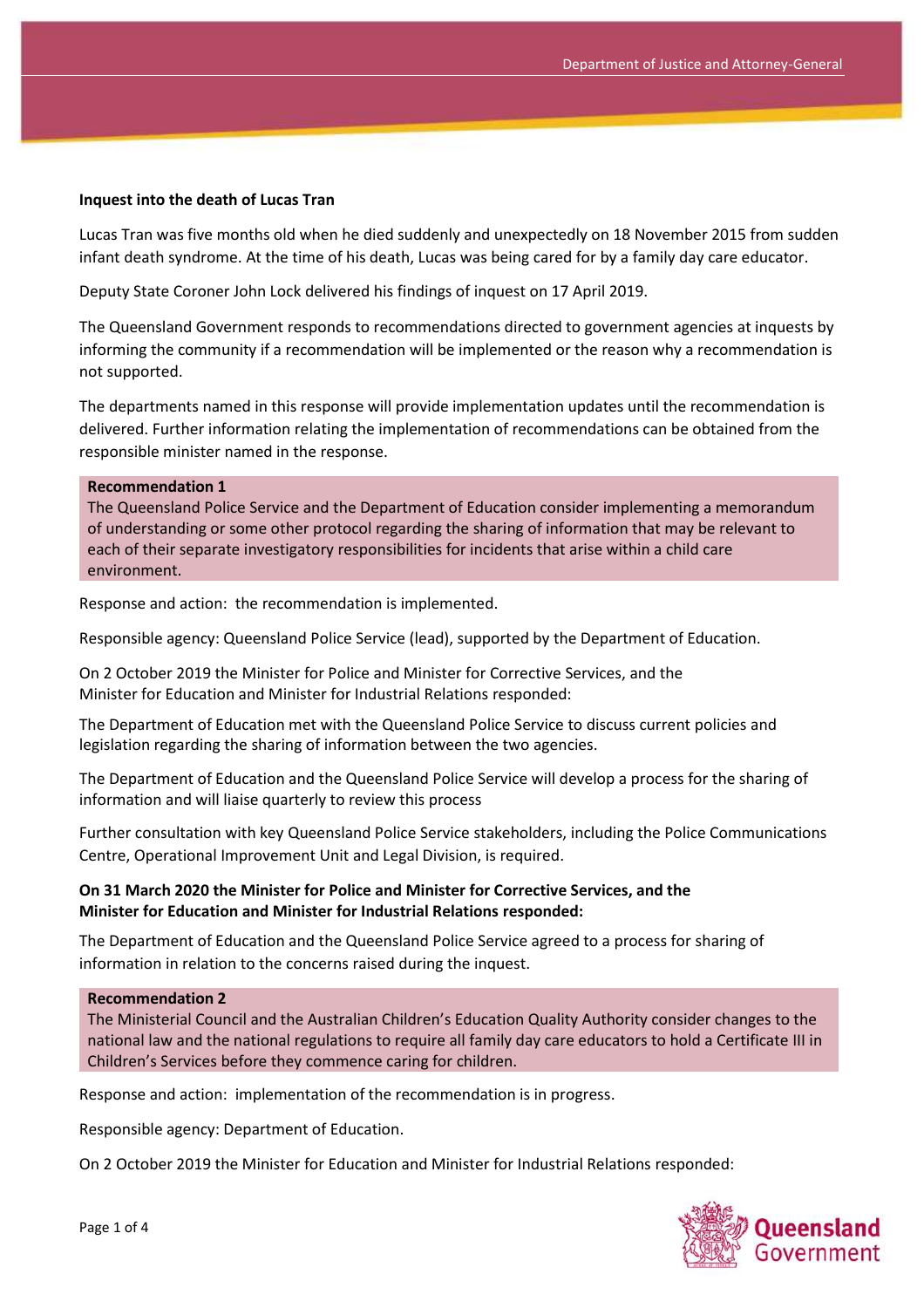Education Council (a ministerial council on school education, early childhood and higher education) is undertaking a review of the national law and regulations governing early childhood education and care services. The review will consider whether to mandate family day care educators to hold a Certificate III in Children's Services before they begin caring for children in a family day care service.

As part of the review, Education Council will release a consultation regulatory impact statement. Subject to Education Council approval, the statement will outline options regarding increasing the qualification requirements for family day care educators and seek views on their impact on the early childhood education and care sector. Education Council will consider the feedback from the sector, families and communities and determine whether to implement regulatory or legislative changes.

## **On 31 March 2020 the Minister for Education and Minister for Industrial Relations responded:**

Education Council is undertaking a review of the national quality framework governing early childhood education and care services, including family day care services. The review will consider whether to mandate family day care educators and other early childhood services operating with a single educator to hold a Certificate III in Children's Services before they begin caring for children as part of an approved education and care service.

The review is currently in the consultation regulation impact statement stage, with a number of options proposed on this issue such as removing the 'actively working towards' provisions for family day care educators and requiring these educators to hold an approved certificate III qualification prior to commencing their role in a family day care service.

As part of the review, sector consultation on the consultation regulation impact statement (CRIS) will occur and the final agreed option/s will be put forward in a decision regulation impact statement (DRS) for education ministers' endorsement. Timing for the various stages of the review will now extend into 2021 due to delays resulting from COVID-19.

# **On 28 July 2020 the Minister for Education and Minister for Industrial Relations responded:**

Progress of the 2019 national quality framework review has been delayed due to the impacts of the COVID-19 health pandemic. As a result, the various stages of the review will extend into 2021. Sector consultation on the CRIS is proposed to occur as part of the review during February to April 2021 with the final agreed option/s to be put forward in a DRIS for education ministers' endorsement in late 2021.

# **On 5 January 2021 the Minister for Education, Minister for Industrial Relations and Minister for Racing responded:**

The 2019 national quality framework review governing early childhood education and care services, including family day care services, is currently progressing to the consultation regulation impact statement (consultation RIS) stage. The consultation RIS will include a number of proposed options including requiring that family day care educators hold a certificate III qualification before they can care for children.

Work on the 2019 national quality framework review was delayed due to the COVID-19 health pandemic, and various stages of the review have extended into 2021. The Education Council endorsed the consultation RIS at their 11 December 2020 meeting, with national stakeholder consolation on the consultation RIS planned to occur during February to April 2021. Education ministers' endorsement on a decision regulation impact statement is proposed for late 2021.

## **On 17 June 2021 the Minister for Education, Minister for Industrial Relations and Minister for Racing responded:**

The 2019 national quality framework review governing early childhood education and care services, including

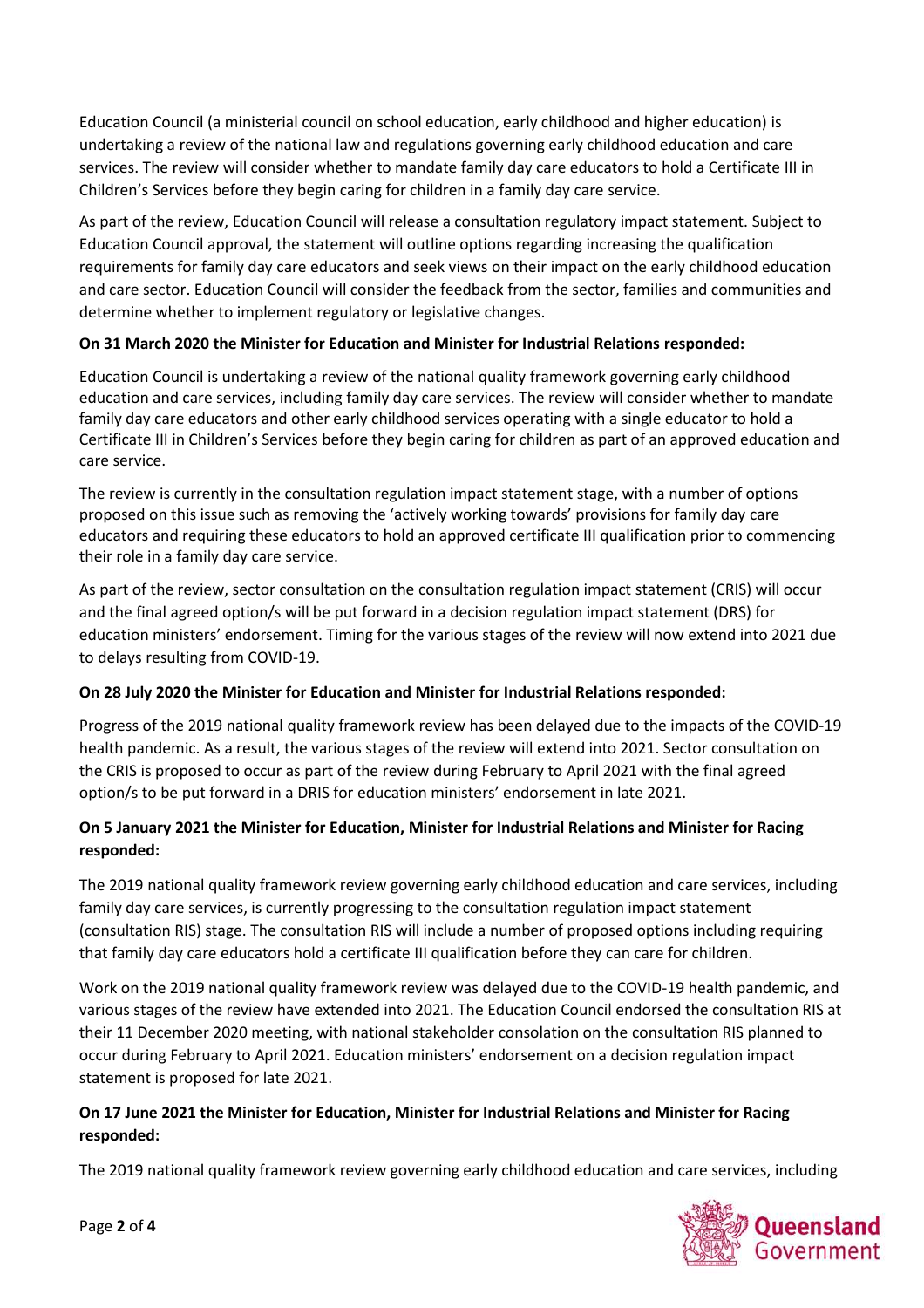family day care services, is currently in the decision regulation impact statement (RIS) preparation stage. Consultation on the consultation RIS occurred in early 2021 and included a number of proposed options including requiring that family day care educators hold a certificate III qualification before they can care for children.

Various stages of the national quality framework review have extended into 2021 and 2022. Following consultation on the consultation RIS in early 2021, the decision RIS is currently being developed. The national quality framework review subgroup of the early childhood policy group is leading this work, chaired by New South Wales Early Childhood Education. It is currently anticipated it will be sent to education ministers for endorsement in March 2022.

## **On 3 February 2022 the Minister for Education, Minister for Industrial Relations and Minister for Racing responded:**

The decision RIS is in the final stages of development.

The decision RIS is anticipated to go to the education ministers' meeting for endorsement by mid-2022.

### **Recommendation 3**

The Ministerial Council and the Australian Children's Education Quality Authority consider changes to the national law and the national regulations to require information about safe sleeping practices/SIDS and complaints mechanisms be given to parents of children who attend family day care.

Response and action: the recommendation is agreed to in part and implementation is complete.

Responsible agency: Department of Education.

On 2 October 2019 the Minister for Education and Minister for Industrial Relations responded:

Education Council (a ministerial council on school education, early childhood and higher education) is undertaking a review of the national law and regulations governing early childhood education and care services. The review will include consideration of the provision of information about safe sleeping practices/SIDS and complaints mechanisms to parents of children who attend family day care.

As part of the review, the Education Council will release a consultation regulatory impact statement. Subject to Education Council approval, the statement will outline options for requiring information about safe sleeping practices/SIDS and complaints mechanisms be given to parents of children who attend family day care and seek views on their impact on the early childhood education and care sector. Education Council will consider the feedback from the sector, families and communities and determine whether to implement regulatory or legislative changes.

### **On 31 March 2020 the Minister for Education and Minister for Industrial Relations responded:**

The national law and regulations governing early childhood services require family day care services to have policies and procedures available for families on sleep and rest, and on complaints. Families must be told of any changes to these policies and procedures. Services must also clearly display the name and telephone number of the person to whom complaints may be made. The Guide to the National Quality Framework (as amended in October 2018) provides that authorised officers may sight evidence that information about the service's approach to safe sleep is documented and shared with families in the course of their assessment and rating, and compliance monitoring.

Education Council is undertaking a review of the National Quality Framework governing early childhood education and care services, including family day care services. The review is currently in the consultation regulation impact statement stage, with a number of options currently proposed on sleep and rest